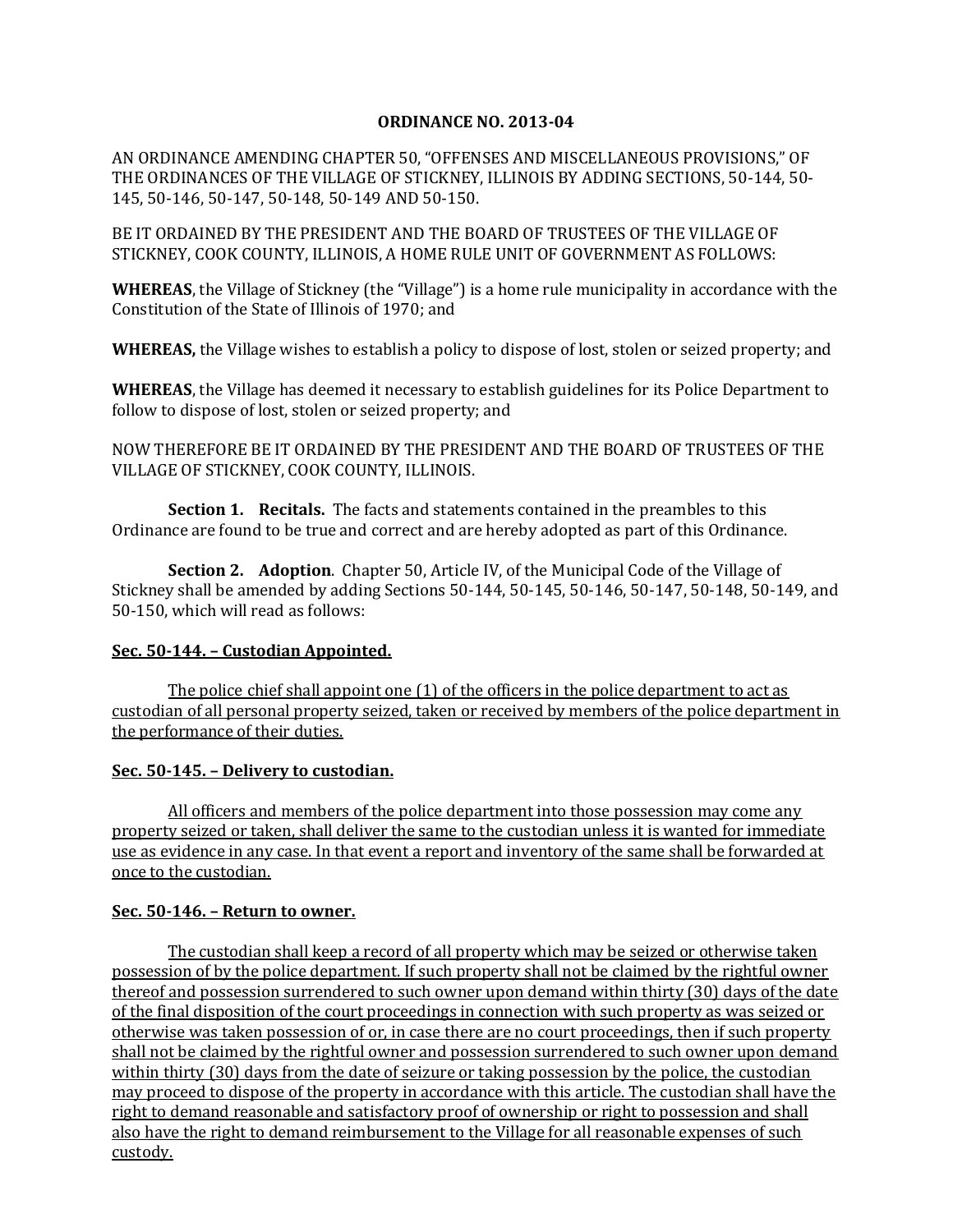# **Sec. 50-147. – Lost or unclaimed property.**

In all cases where any lost or unclaimed property is delivered into the custody of the police department by any person not the owner thereof, the property shall, at the end of the 30-day period, be delivered to the finder for purposes of disposition by the finder as provided in 765 ILCS 1020/27–1020/36. At the option of the finder, the Village may for its own account proceed to dispose of the property in accordance with the provisions of Illinois Compiled Statutes.

# **Sec. 50-148. – Sale or destruction of unclaimed property.**

The custodian shall cause to be sold all property, except currency, not claimed within the time period set forth in Section 50-146 in the following manner:

- (1) The custodian shall first cause to be published in a newspaper of the Village a notice of sale by public auction of such property, describing in general terms and not by individual item, and shall give notice that if such property is not claimed by the rightful owner thereof within ten (10) days of the date of such publication, such property will be sold at a public auction at such place as the police chief may direct, and in such manner as to expose to the inspection of bidders all property so offered for sale.
- (2) The notice shall also be posted in a conspicuous place at Village Hall.
- (3) Any unclaimed property, after the date set forth in the notice referred to above, if deemed by the police chief to be of use to any Village department, may be retained for use of such department.
- (4) Any unclaimed property deemed by the custodian to be unsalable shall be confiscated and destroyed.

## **Sec. 50-149. – Disposition of sale proceeds.**

Proceeds of sale made pursuant to this article shall become the property of the Village after deducting the cost of storage, advertising, selling, fees, and other expenses incident to the handling and/or selling of such property, and shall be deposed in the Village treasury to be used for any general corporate purposes.

## **Sec. 50-150. – Disposal of weapons.**

None of the proceedings set forth in the preceding sections of this article shall apply to pistols, revolvers, knives, slingshots, metallic knuckles or other deadly weapons of like character. All of such weapons except those that the police chief shall deem to be of use to the police department and retained for the use of the department shall, within six (6) months after their receipt, be destroyed by the custodian.

**Section 3. Home Rule.** This ordinance is enacted under the Home Rule powers of the Village as set forth in the Constitution and laws of the State of Illinois.

**Section 4. Effective Date.** This Ordinance shall be in full force and effect after its passage, approval and publication in the manner provided by law.